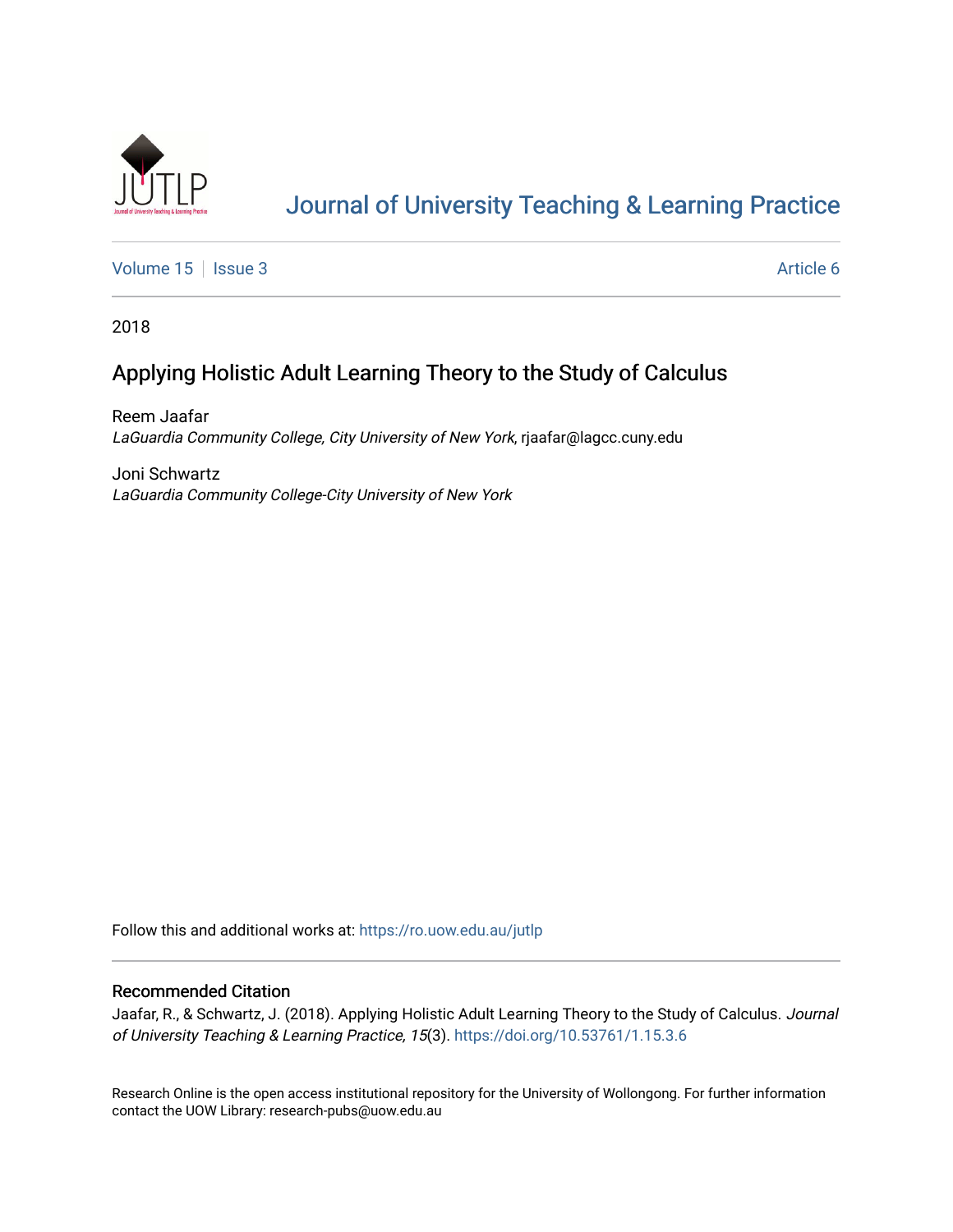# Applying Holistic Adult Learning Theory to the Study of Calculus

# **Abstract**

This exploratory, comparative case study of an urban community college calculus classroom examines adult learning from Yang's Holistic Learning Theory and provides concrete pedagogical suggestions for how adult learning practitioners can engage adult learners in transformative learning. Data collection was from a selective sampling of student reflective survey writing throughout the span of one calculus course. Data content analysis was both manual and with the aid of NVivo qualitative software by two separate coders. Findings indicate that students exhibit strong explicit and in some instances implicit learning modes but seldom engage in transformative or emancipatory modes of learning as it relates to math. The study, although a pilot, suggests avenues for further research in math learning as well as ideas for eclectic teaching approaches in adult math classrooms. Implications for professors and administrators are discussed.

# Keywords

: Adult Learning Theory and Practice, Transformative learning, Comparative case study, teaching calculus, community college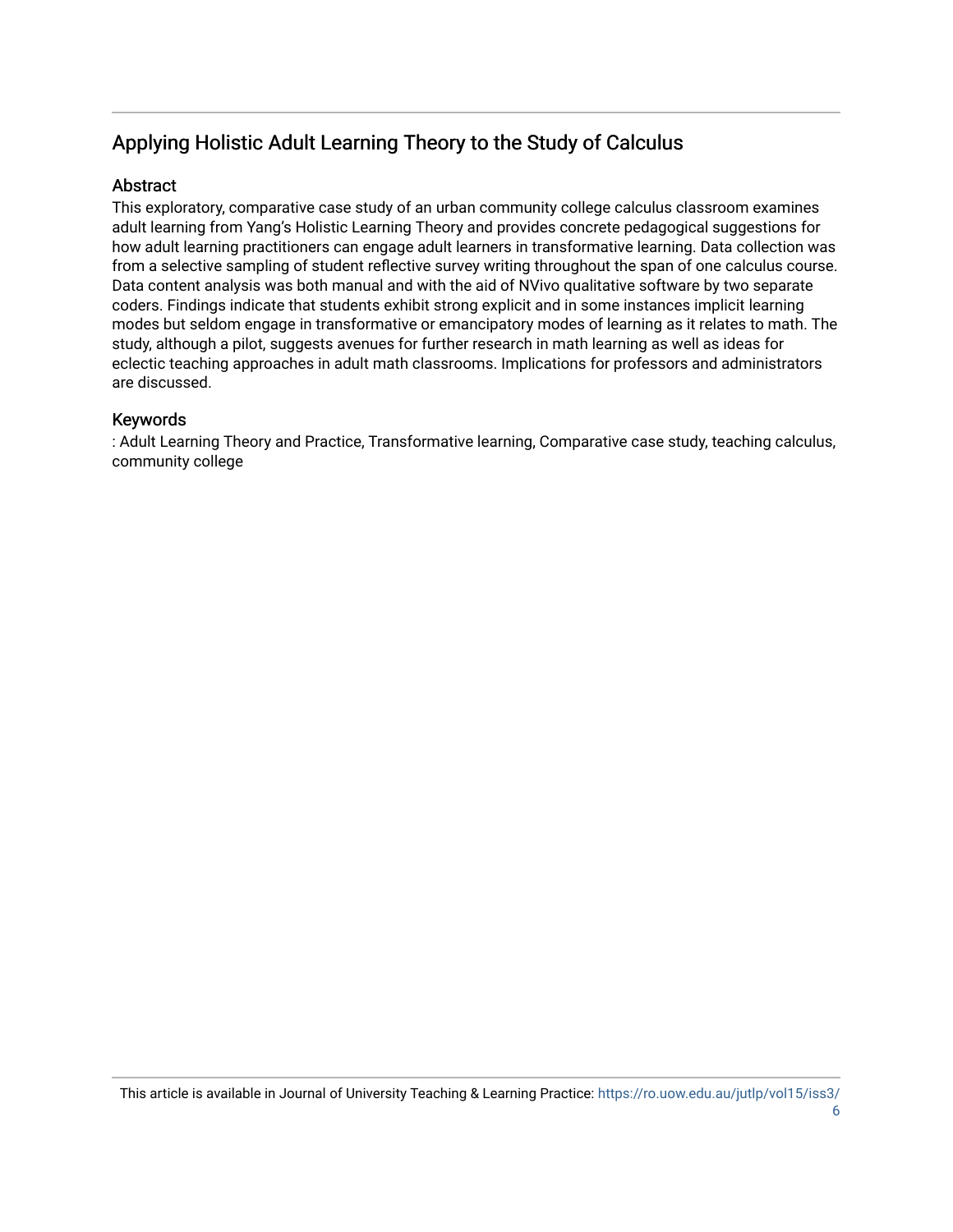

# [Journal of University Teaching & Learning Practice](https://ro.uow.edu.au/jutlp)

[Volume 15](https://ro.uow.edu.au/jutlp/vol15) | [Issue 3](https://ro.uow.edu.au/jutlp/vol15/iss3) Article 6

2018

# Applying Holistic Adult Learning Theory to the Study of Calculus

Reem Jaafar LaGuardia Community College, City University of New York, rjaafar@lagcc.cuny.edu

Joni Schwartz LaGuardia Community College-City University of New York

Follow this and additional works at: [https://ro.uow.edu.au/jutlp](https://ro.uow.edu.au/jutlp?utm_source=ro.uow.edu.au%2Fjutlp%2Fvol15%2Fiss3%2F6&utm_medium=PDF&utm_campaign=PDFCoverPages) 

### Recommended Citation

Jaafar, R., & Schwartz, J. (2018). Applying Holistic Adult Learning Theory to the Study of Calculus. Journal of University Teaching & Learning Practice, 15(3). [https://ro.uow.edu.au/jutlp/vol15/iss3/6](https://ro.uow.edu.au/jutlp/vol15/iss3/6?utm_source=ro.uow.edu.au%2Fjutlp%2Fvol15%2Fiss3%2F6&utm_medium=PDF&utm_campaign=PDFCoverPages) 

Research Online is the open access institutional repository for the University of Wollongong. For further information contact the UOW Library: research-pubs@uow.edu.au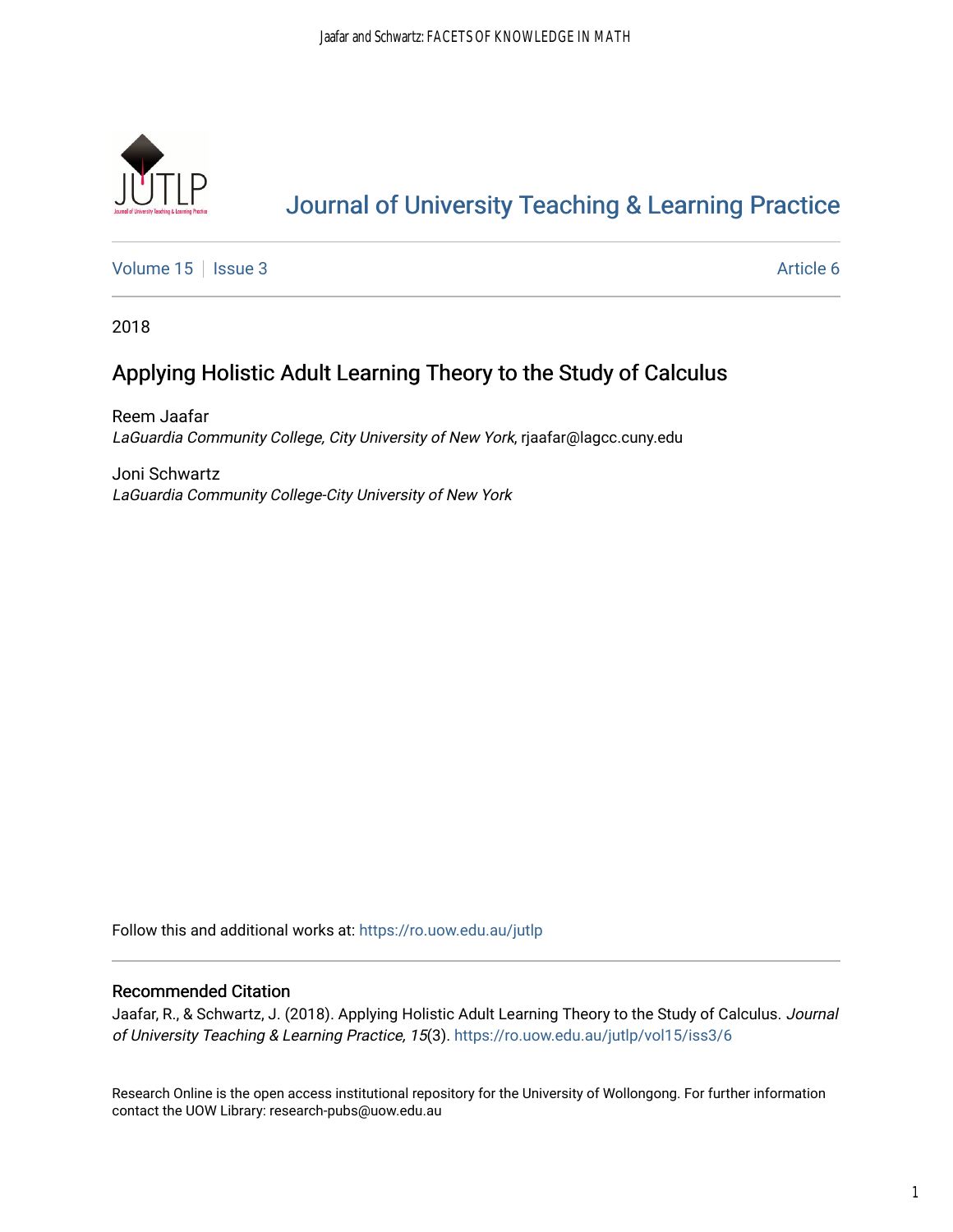# Applying Holistic Adult Learning Theory to the Study of Calculus

## Abstract

This exploratory, comparative case study of an urban community college calculus classroom examines adult learning from Yang's Holistic Learning Theory and provides concrete pedagogical suggestions for how adult learning practitioners can engage adult learners in transformative learning. Data collection was from a selective sampling of student reflective survey writing throughout the span of one calculus course. Data content analysis was both manual and with the aid of NVivo qualitative software by two separate coders. Findings indicate that students exhibit strong explicit and in some instances implicit learning modes but seldom engage in transformative or emancipatory modes of learning as it relates to math. The study, although a pilot, suggests avenues for further research in math learning as well as ideas for eclectic teaching approaches in adult math classrooms. Implications for professors and administrators are discussed.

## Keywords

: Adult Learning Theory and Practice, Transformative learning, Comparative case study, teaching calculus, community college

This article is available in Journal of University Teaching & Learning Practice: [https://ro.uow.edu.au/jutlp/vol15/iss3/](https://ro.uow.edu.au/jutlp/vol15/iss3/6) [6](https://ro.uow.edu.au/jutlp/vol15/iss3/6)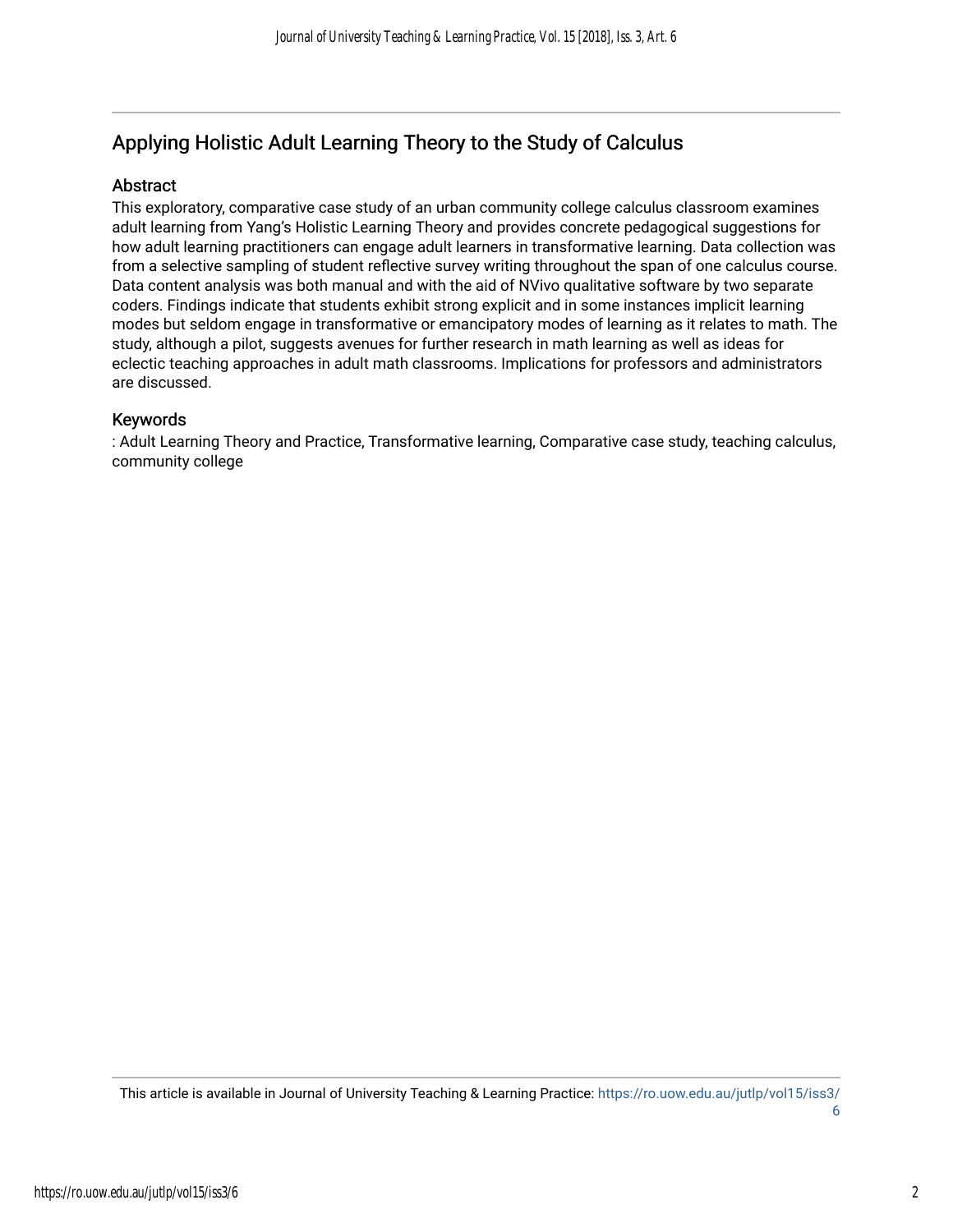### **Introduction**

Mathematics is often perceived as a subject disconnected from reality. For adult learners who frequently have struggled with and are fearful of maths, this disconnect may even be more pronounced (Jameson & Fusco 2014). More specifically, at two-year tertiary institutions serving diverse student bodies and large numbers of adult learners, high numbers of students are often placed in remedial mathematics, as seen at one large urban institution, which placed a staggering 88% of its incoming students in the fall 2016 semester in such courses ("LaGuardia Community College Institutional Research Facts" 2016). Higher level courses like Calculus 1 accept a small percentage of students each semester because students make their way to the course only after reaching the required skill level, which could involve taking a series of pre-requisites, which may start from remedial mathematics or basic college-level mathematics. This is problematic for many adult learners, as Calculus I is an important course for students in several programs including Engineering, Accounting, and Criminal Justice, and even for some entry-level medical fields. It is the first course where students encounter proofs and concepts that necessitate deeper understanding of the subject, as opposed to mere procedural understanding.

In this paper, we use Holistic Learning Theory to determine how adult community college students use and apply different facets of knowledge to the study of maths, and specifically calculus. We analyse students' essays in a calculus classroom at LaGuardia Community College, New York City and assess to what extent students can use different forms of knowledge at different points during the semester. We begin with a detailed literature review, explain the theoretical and methodological framework and describe the study's data collection and analysis. We then discuss our findings in light of adult learning and the teaching of maths to adults. Finally, we provide concrete suggestions for practitioners in the field.

#### **Literature review**

A recent study by Jameson and Fusco (2014) makes the case that adult learners are an increasingly large percentage of undergraduate populations in both community and four-year institutions across the country. They specifically examined these adult learners and their maths learning in terms of self-efficacy and maths anxiety (Jameson & Fusco 2014), and implications for adult education in maths. There have been a number of studies on adult learners and maths anxiety (Ashcraft 2002; Baloglu & Zelhart 2007; Bessant 1995), and some on how to approach maths instruction with adult learners (McDevitt 2001) and how to democratise maths instruction (Allen 2011). However, little has been written on conceptualising, applying and interpreting maths knowledge with a focus on calculus with adult learners. This pilot study addresses this gap in the literature.

Beyond adult learning and maths, a multitude of factors affect mathematics achievement. For example, gender inequities in mathematics lead some researchers to question gender differences in value beliefs about mathematics (Gaspard et al. 2015). Expectancy-value theory (Eccles et al. 1983) is widely used as a framework to understand students' achievement, using two factors: expectancies for success and task values. Trautwein et al. (2012) examine the power of expectancy and value beliefs to predict achievement in mathematics, finding that both expectancy and value beliefs were statistically associated with mathematics achievement. Mathematics is often perceived as a difficult subject, and US students consistently underperform relative to their international peers on the Program for International Assessment (PISA) exam (National Center for Education Statistics 2018).

Well-documented research found that many students use mathematical procedures with little or no understanding of the concepts behind them (Hiebert & Wearne 1992). Both procedural and conceptual knowledge are needed to achieve a sound understanding of mathematics. According to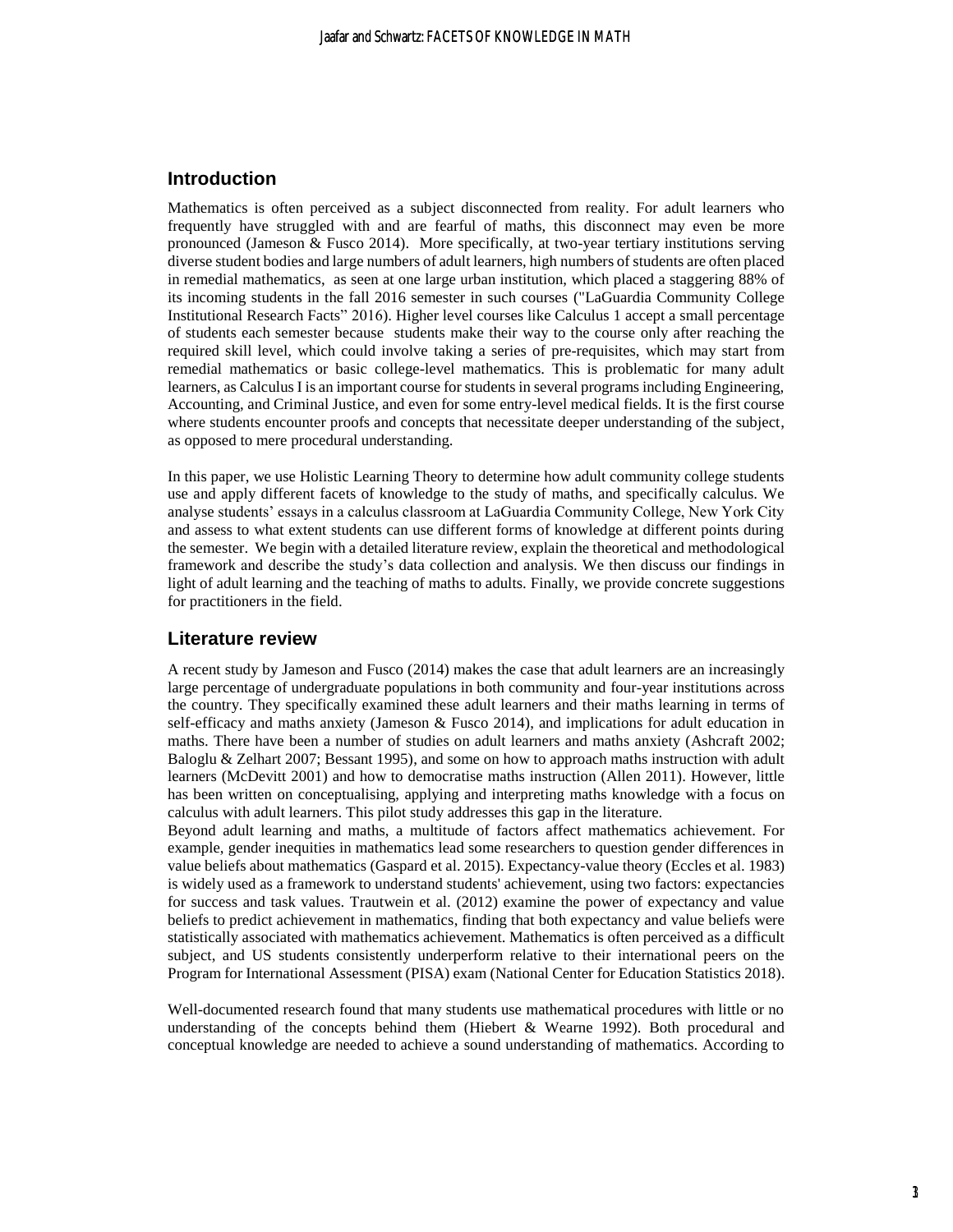Hiebert and Lefevre (1986), while procedural knowledge consists of "step-by-step procedures" and "symbolic representations", conceptual knowledge can be "thought of as a connected web of knowledge, a network in which the linking relationships are prominent as the discrete pieces of information. Relationships pervade the individual facts and propositions so that all pieces of information are linked to some network" (pp.3-4). Both procedural and conceptual knowledge may be explored to different depths. However, students mainly use procedures in courses before Calculus I, and come with little appreciation for concepts to the calculus classroom. Anderrson, Valero and Meaney (2015) examine four contexts for the study of math – task, situation, school organisation and societal context – which move the study and teaching of maths from procedural to conceptual, and they begin a conversation around the use mathematical argumentation in social justice issues for marginalised populations. Their work on identity narratives, engaging maths with emotions and maths students as historical and social beings is applicable to this study.

Research points to the importance of investing thoughtful pedagogy in a calculus course when students take more-formal upper-level courses where the shift from "procedural" to a "conceptual" content can create problems for students moving towards more proof-oriented courses (Cullinane 2011). Thus, we believe that Holistic Learning Theory is important to teaching mathematics to adults.

## **Theoretical and methodological framework**

This paper employs Yang's Holistic Learning Theory as both its conceptual and theoretical framework, and uses its knowledge dimensions as an analytic tool. Emerging from the fields of adult learning and human resource development, Yang has developed what he defines as an interconnected holistic adult learning theory that intertwines three dimensions of knowledge and knowledge learning: explicit, implicit and emancipatory (transformative) (Yang 2003). Yang builds his theory on Mesirow's (1996) perspective on knowledge acquisition and adult learning, citing three approaches. The first approach is the Western rational tradition that constitutes an objective paradigm of learning. The objectivist paradigm, sometimes called the empirical analytic paradigm, assumes that reality exists independently of mental representations of the world, and that knowledge is objective...(p.59). The second approach is the interpretivist paradigm, which views knowledge as subjective and constructed from one's experience within the frame of prior interpretation; in this paradigm, learning is a function of life and systems of language. The third approach, critical theory, views learning as a transformational process (Yang 2003, p.107).

Drawing from Mesirow, Yang develops Holistic Learning Theory to embrace and connect all three approaches in three dimensions - explicit, implicit and emancipatory. The first dimension is explicit learning. Explicit learning involves acquiring a technical understanding of theories, formulas, principles and models in a particular discipline while learning the jargon, symbols and rules. It is prescriptive learning: highly cognitive, objective and solution-oriented. The second dimension is implicit learning. Implicit learning includes experienced-based, problem-solving, practical and applied approaches to learning. It is applied to real-life situations, tends to be individualist in orientation ( Yang 2003) and in the case of maths, can be found in employment, personal finance and budgeting applications. The third dimension is emancipatory learning. This dimension embodies critical theory (Habermas 1971,1984) and transformative adult learning (Freire 1972). This kind of learning involves examination of power structures, systems, ethics and values, and often has an affective or spiritual component. In orientation, it is most often collectivist, reflecting on and describing issues of social justice and marginalisation. It sometimes works for and imagines a better world, and critically engages in problem-solving that concerns economic equity, racism, sexism and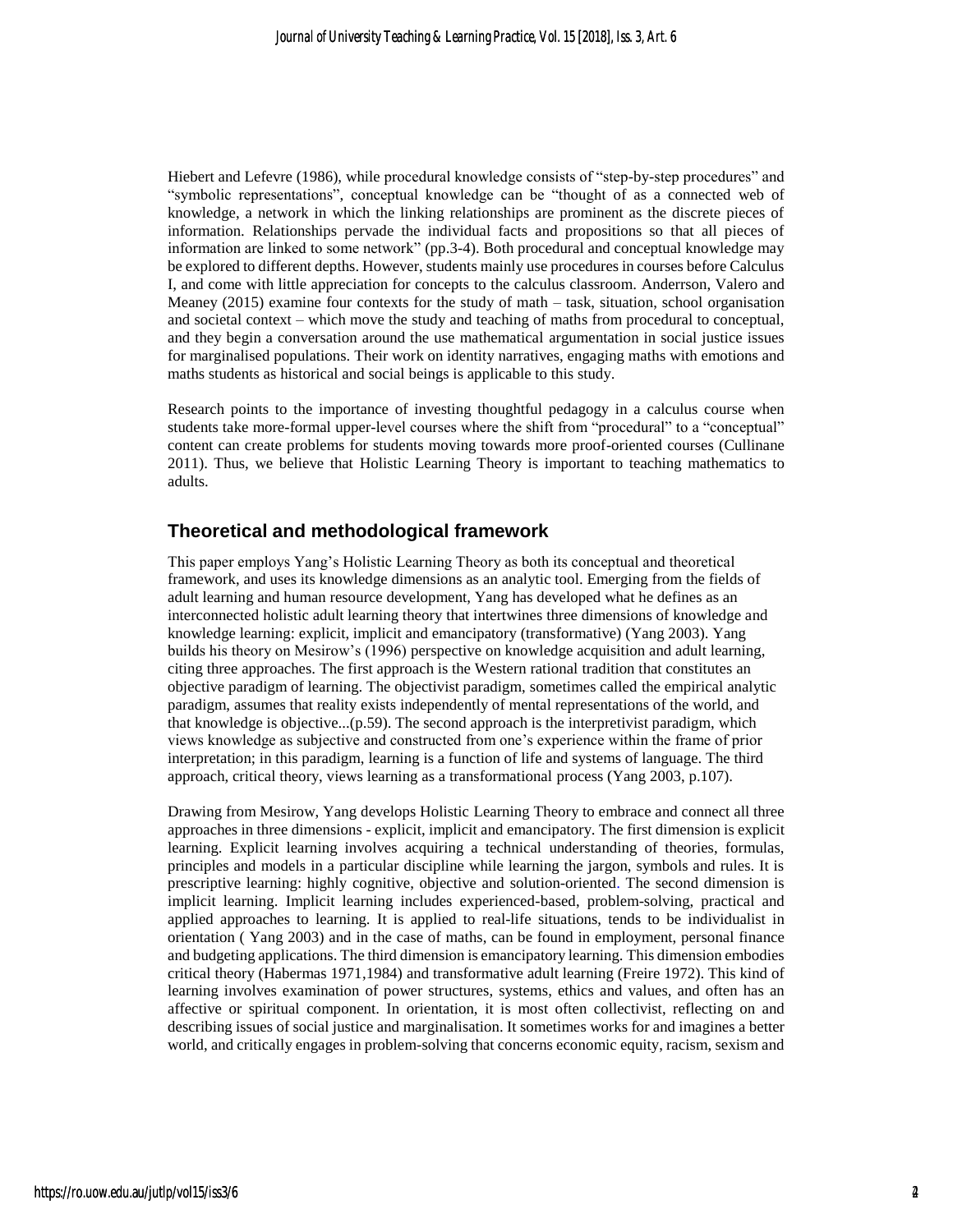other social issues.

Yang's Holistic Learning Theory further conceptualises these three dimensions – the explicit, implicit and emancipatory – as "a dynamic dialectic among all three facets" (Yang 2003, p.116). For Yang learning occurs when "knowledge is created, acquired, transformed, converted, or utilized in a different context from its origin." (p.117) In other words, learning occurs when one or more of the knowledge dimensions change or alter. This is neither a continuum, with one dimension being superior to another, nor a progression. In fact, according to Holistic Learning Theory, the three dimensions are intertwined, and all are necessary for deep and robust learning. In this study, we maintain that adult educators need to teach from these three perspectives, and we further discuss how this can happen, but first we present a brief description of the study.

#### **Data collection and analysis**

This is an exploratory, comparative case study  $-$  an "in-depth description and analysis of a bounded system." (Merriam & Tisdell 2009, p.37). The "bounded system" in this study is one section of Calculus I in an autumn semester. Using a direct content analysis coding approach (Hsiu-Fang & Shannon 2005), the codes (nodes in NVivo) were determined before analysis and refined during analysis. The codes were the actual dimensions  $-$  explicit, implicit and emancipatory  $-$  and were analysed by two coders (the authors). Students were assigned three writing assignments at different points during the semester (after the first two weeks, half-way through, and at the end of the semester) in which students were asked to answer questions related to the value and relevance of the course content. Approval was obtained from the Institution's Review Board to share anonymous samples of students' work.

This course included engineering and business major students; it is the first course in a three coursesequence for those who wish to achieve in-depth knowledge of calculus. The course met twice for a total of four hours each week during the semester. The homework consisted of regular textbook problems combined with writing-to-learn activities (Jaafar 2016). Some applications were discussed during class time in context, when applicable.

The benefits of writing tasks in mathematics are numerous: they promote critical thinking and problem-solving skills, and they help students develop conceptual understanding and move them away from an apply-the-formula approach (see, for example, Allen 1992; Borasi & Rose 1989; Burton & Morgan 2000; Countryman 1992; Idris 2009; Kenyon 1989; Porter & Masingila 2000). The three assignments are listed in the appendix. Twenty students turned in all three assignments. A research assistant selected a sample of five students from the 20, representing a range of course achievement levels. Those students' three writing samples were analysed using NVivo and manually to compare how students had used the three facets of knowledge.

In assignments 1 and 2, students were asked about the meaning of conceptualising maths, how mathematics is used in everyday life and the definition of calculus. In the last assignment, students were asked to summarise the entire course while explaining the value and the relevance of what they had learned. Emancipatory knowledge is related to motivations for learning, personal goals and objectives and larger issues of ethics and moral implications of applying maths in a globalised world. In the holistic theory, the three facets of knowledge interact with each other. The knowledge base represents explicit knowledge such as theorems, but implicit knowledge is needed for students to generalise and transfer learning to other situations. To adapt these facets to our assignments, we used the guidelines listed in Table 1.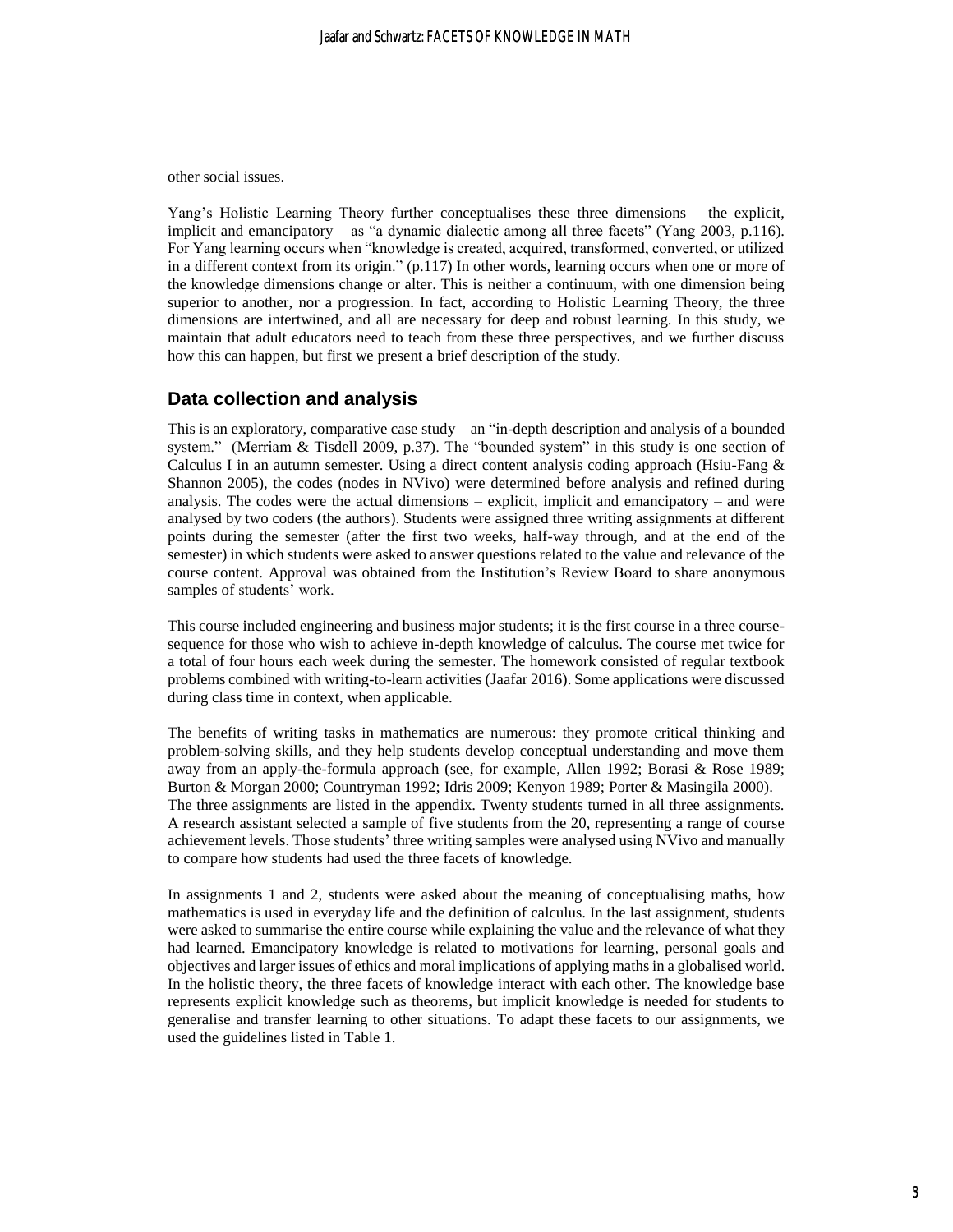#### **Table 1. Coding of students' responses**

| Explicit                                                                                                                                                                                                                                                                                                                                                                                                                           | Implicit                                                                                                                                                                                                                                                                                                                                                                                                                                                                                                                                           | Emancipatory                                                                                                                                                                                                                                                                                                                                                                                                                                                                                                                                                                                                                                     |
|------------------------------------------------------------------------------------------------------------------------------------------------------------------------------------------------------------------------------------------------------------------------------------------------------------------------------------------------------------------------------------------------------------------------------------|----------------------------------------------------------------------------------------------------------------------------------------------------------------------------------------------------------------------------------------------------------------------------------------------------------------------------------------------------------------------------------------------------------------------------------------------------------------------------------------------------------------------------------------------------|--------------------------------------------------------------------------------------------------------------------------------------------------------------------------------------------------------------------------------------------------------------------------------------------------------------------------------------------------------------------------------------------------------------------------------------------------------------------------------------------------------------------------------------------------------------------------------------------------------------------------------------------------|
| Students provided two<br>basic examples such as<br>money and finance.<br>Students understood that<br>maths (specifically,<br>calculus) is about<br>understanding and<br>solving problems.<br>Students may have<br>provided meaningless<br>facts or disconnected<br>bites of information.<br>The provided<br>information was<br>technical.<br>"Theories, models, and<br>formulas in textbooks" fit<br>this category (Yang<br>2003). | Students provided in-<br>$\bullet$<br>depth examples from<br>fields beyond money and<br>finance.<br>Students could connect<br>maths to other<br>disciplines.<br>Students could explain<br>how maths may simplify<br>life and how it can help<br>with the "why" of things.<br>Students understood the<br>purpose of theorems.<br>Students could explain<br>and illustrate a concept<br>(practical).<br>Students provided<br>context-specific<br>information (Yang 2003)<br>Students could transfer<br>information from one<br>situation to another. | Students could address<br>$\bullet$<br>"Why we do calculus":<br>their responses included<br>vision, world connection,<br>aspiration, ideals (could<br>be ethics and moral<br>standards).<br>Students could use<br>$\bullet$<br>everyday language to<br>relate concepts to<br>everyday life.<br>Students could discuss<br>$\bullet$<br>whether calculus was<br>important to their identity.<br>Students linked their<br>responses to social justice.<br>Students seemed to<br>analyse how maths and<br>society were intertwined<br>in historical context.<br>Students made meaning<br>of their learning and<br>detailed the value of<br>calculus. |

# **Reliability and validity**

This study employed two types of data-collection and analysis triangulation methods: data triangulation and investigator triangulation (Denzin 1978). Data triangulation occurred with the comparison of five calculus students' case studies with three reflective written responses over the span of a college semester. Investigator triangulation employed two researchers (the authors) coding the same data separately using a direct content analysis approach. One researcher used manual coding; the other used NVivo qualitative software. Once the coding results were completed, the two researchers compared, discussed and re-examined the data during the analysis process.

Determining intercoder reliability and agreement was important. Intercoder reliability, as defined by Campbell, Quincy, Osserman and Pedersen (2013, p.297), "requires that two or more equally capable coders operating in isolation from each other select the same code for the same unit of text". In contrast, intercoder agreement "requires that two or more coders are able to reconcile through discussion whatever coding discrepancies they may have for the same unit of text" (Campbell, et al. p.297.) Generally speaking, the issue of intercoder reliability was difficult to establish, as the two coders, although analysing precisely the same used different data-coding approaches. While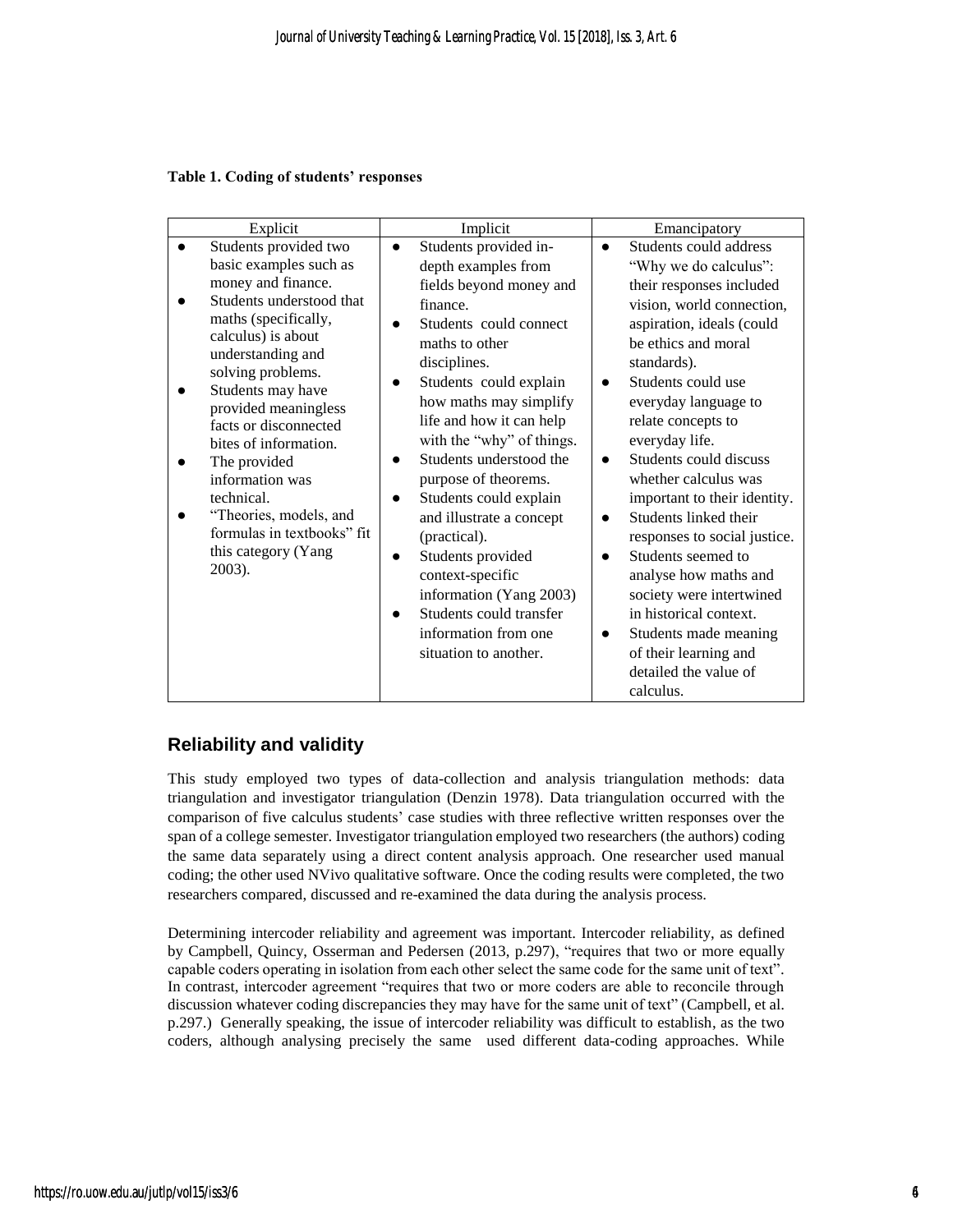consistently using the three pre-determined codes, the first researcher coded each of the 15 (three for each student participant) samples with one overarching categorisation or code, while the second coded discrete sentences and paragraphs within each sample. For intercoder agreement, with one exception, both coders agreed on an overarching code for each survey sample. In this case, the researchers then reconciled their coding discrepancy through discussion. After coding the samples, one of the researchers (who taught the class) reread the remaining assignments, which had not been included in the coding, to make sure that the chosen sample provided sufficient evidence of students' learning in terms of Holistic Learning Theory.

### **Data analysis**

This section gives the results of content-analysis coding that the two researchers conducted independently for each of the five students. Table 1 shows how the scale was adapted for the mathematics class. The assignments are listed in the appendix. The students' scores are listed in the tables, followed by an explanation.

#### *Student 1*

The first researcher categorised all three assignments as predominantly implicit. Using NVivo, the second researcher obtained the following for the three assignments respectively: 1) explicit 19.17%, implicit 60.47%; 2) explicit 15%, implicit 42.18%, emancipatory 13.08%; 3) explicit 48.43%, implicit 44.67% (percentages represent content text that was coded in each dimension; text that did not code for any of the three dimensions is not reflected). This excerpt from assignment to is an example of content reflecting the emancipatory dimension:

Today's technology is the result of math. We are using internet, computers, different kinds of software's, transportation and etc. these are given by math. In my eyes, I want to say today's world we got because of revolution of mathematics.

In assignment 1, the student provided examples from insurance, population change, velocity, analysis and prediction, and oil prices. The student did not relate learning mathematics to learning languages. In assignment 3, the student provided historical context for the material learned, illustrated concepts with examples and showed a good understanding of the importance of conceptualising mathematics. The student never related mathematics to identity.

#### *Student 2*

The second student's three assignments were categorised as predominantly explicit, implicit and implicit, respectively. The percentages of each aspect for each assignment, determined using NVivo, were 1) explicit 75%, emancipatory 0.38%; 2) explicit 39.72%, implicit 48.73%; 3) explicit 51.38%, implicit 18.09%. This student related calculus to physics and other fields without giving specific examples on the first assignment; thus the response was judged to be predominantly explicit. The only emancipatory dimension was detected when the student used "carbon footprint" as an illustration. Implicit knowledge was demonstrated in this excerpt: "[C]alculus can be applied in medicine. I want to become a veterinarian, so I could possibly apply calculus to my job.... In biology, I could possibly find formulas to calculate growth rates and things of that matter."

In the second assignment, a major shift occurred: the student showed how the subject was related to money, everyday life, the sciences, its use in making models and predicting future values and the student's own major. Thus, the student showed both implicit and explicit knowledge throughout the essay.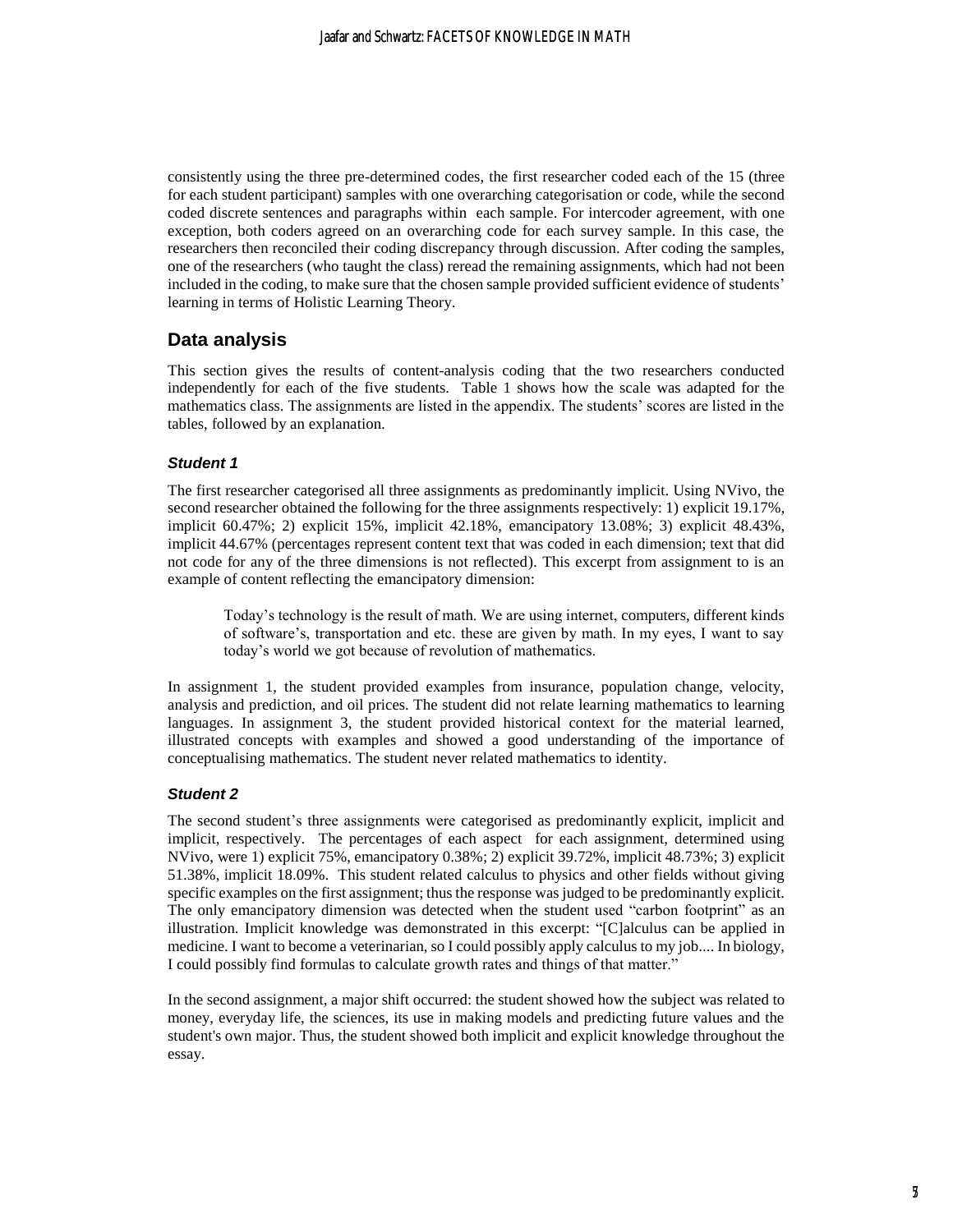The third assignment ranged between explicit and implicit, with the explicit predominant; this student focused on the technical and mechanical aspects of calculus as opposed to the applied relevance of calculus to life. There were some minor references to emancipatory knowledge.

#### *Student 3*

The third student's assignments were categorised as explicit, implicit and implicit, respectively. Using NVivo, the researcher obtained the following percentages for the assignments: 1) explicit: 42.16%, implicit 62.23%, emerging emancipatory 2.29% (overlap is present as some text reflects both implicit and explicit elements); 2) explicit 12.38%, implicit 62.47%; 3) explicit 27.70%, implicit 64.38%. The emerging emancipatory dimension is reflected in the student's statement: "Absolute abstraction of mathematics makes us more intelligent, so that we have the ability to think deeply." The student provided a shallow contextualisation, as demonstrated by this statement:

Descriptive statistics is a method of summarizing, sorting, and reflecting the distribution characteristics in a visual image form by statistical methods such as grouping, tabulation, and drawing by means of investigation and experimentation. Statistics, polyline statistics, fan-shaped statistical charts are all descriptive statistics. Probability statistics are derived from a large number of experimental results, such as tossing coins and dice.

This is in contrast with the second assignment, where the student was able to contextualise and conceptualise calculus. This is demonstrated in the statement:

Calculus in the engineering field, calculus initially developed for better navigation system. Engineers use calculus for building skyscrapers, bridges. In robotics, calculus is used how robotic parts will work on given command. Electrical and Computer engineers use calculus for system design. Calculus is used to improve safety of vehicles. Calculus in Biology.... Calculus in Science.... Calculus in Economics.... Calculus in other fields, business and politicians often conduct surveys with the help of calculus. Investment plans do not pass before mathematicians approves. Doctors often use calculus in the estimation of the progression of the illness. Global mapping is done with the help of calculus. Calculus also used to solve paradoxes.

In the last assignment, the student continued to use a predominantly implicit approach while incorporating some explicit facets. The student incorporated historical facts and articulated the difference between getting the "results" of a calculation and acquiring problem-solving skills that are relevant beyond calculus. Finally, the student used a more explicit facet in the third assignment, integrating some history, relating calculus to several science fields and recognising the need to use it as "more of a problem-solving tool".

#### *Student 4*

The first researcher categorised the three assignments as predominantly 1) explicit, 2) a combination of explicit and implicit and 3) explicit, respectively. The results from NVivo were 1) explicit 37,14%, implicit 51.68%, emerging emancipatory 12.80%; 2) explicit 45.64%, implicit 56.20%; 3) explicit 52.40%, implicit 34.12%, emerging emancipatory 8.27%. This student predominantly demonstrated the implicit facet of knowledge and occasionally used emancipatory language: "...calculus by giving engineers and you the ability to model and control systems gives them extraordinary power over the material world". The student failed to elaborate on half the questions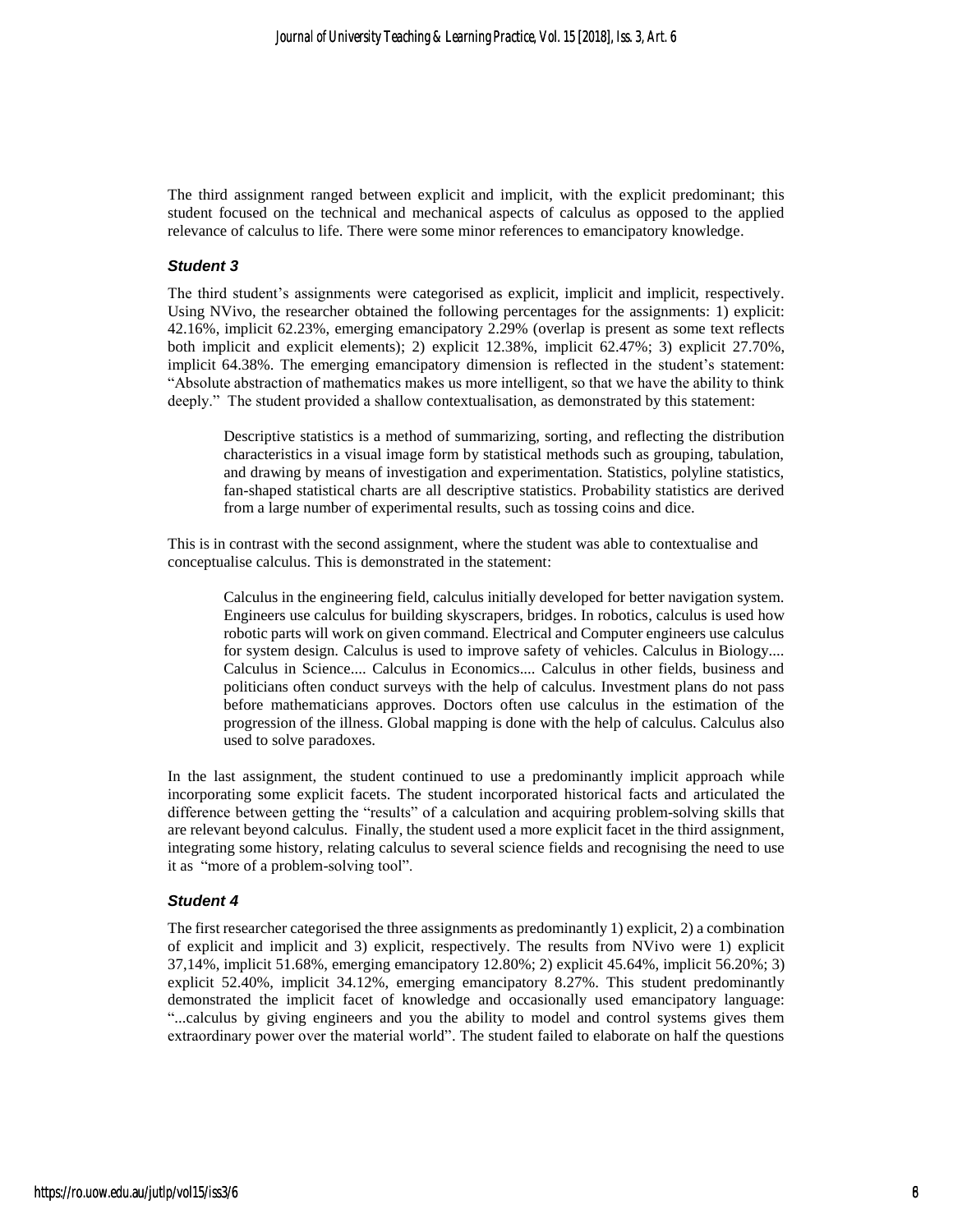in the assignments, but related mathematics to everyday life and recognised that "students are more actively engaged in learning math and group problem solving".

In the second assignment, the coders agreed about the facets of knowledge used, and the student was able to use both facets almost equally. Finally, the last assignment had predominantly explicit language accompanied, to a lesser degree, by both implicit and emancipatory, as demonstrated by this statement: "We use calculus to solve mathematical problems that cannot be solved by other means, and that in turn allows us to make guesses about the behavior of real-world systems that we could not differently make."

#### *Student 5*

The fifth student's assignments were categorised as some explicit, explicit and implicit, respectively. The NVivo results categorised the assignments as1) explicit 16.72%, implicit 12.22%; 2) explicit 30.25%, implicit 46.37%, emerging emancipatory 5.83%; 3) explicit 55.18%, implicit 10.01%.

The fifth student was very brief in the first assignment and used limited explicit and implicit language. In the second assignment, the student provided detailed examples of how calculus is used in several fields, showing an ability to conceptualise the subject. The emerging emancipatory dimension was detected in the statement: "To make a time to manage or set things in our life we all should think mathematically. A long time's plan can change our life." Finally, in the third assignment the student reverted to the explicit facet: the student showed an understanding of the main ideas in the course but did not give examples of applications.

# **Findings and implications: how can adult educators teach holistically?**

The major finding was that students used both explicit and implicit dimensions of knowledge in their understanding of calculus concurrently, but seldom demonstrated emancipatory or transformational learning, regardless of their academic achievement level. Four out of the five students used the implicit facet more frequently in the second and third assignments. The results show that students are not able to frame calculus or their prior learning of mathematics using an emancipatory form of knowledge.

#### *Teaching implicitly and explicitly*

Students have a natural tendency to use instrumental understanding in mathematics (Idris 2009): they apply a recipe to a given problem, without asking why the formula applies in that context. Most of the rules learned from instrumental understanding are short-lived. Therefore, it is essential to move students away from instrumental understanding towards a conceptual understanding. The use of explicit knowledge alone is not sufficient to achieve a "complete picture" (Yang 2003). Implicit knowledge is "context-specific", emerging from experience only when coupled with learning and familiarity. This echoes with how mathematics professors may use contextualisation of calculus with examples to help students achieve a better conceptual understanding (El Gaidi & Ekholm 2015).

The professor has designed the course materials to direct students towards conceptual understanding as opposed to a mere procedural ability  $-$  in other words, implicit as opposed to explicit understanding. Some examples of those questions have been previously published (Jaafar 2016). For instance, when studying the relationship between velocity and acceleration, students typically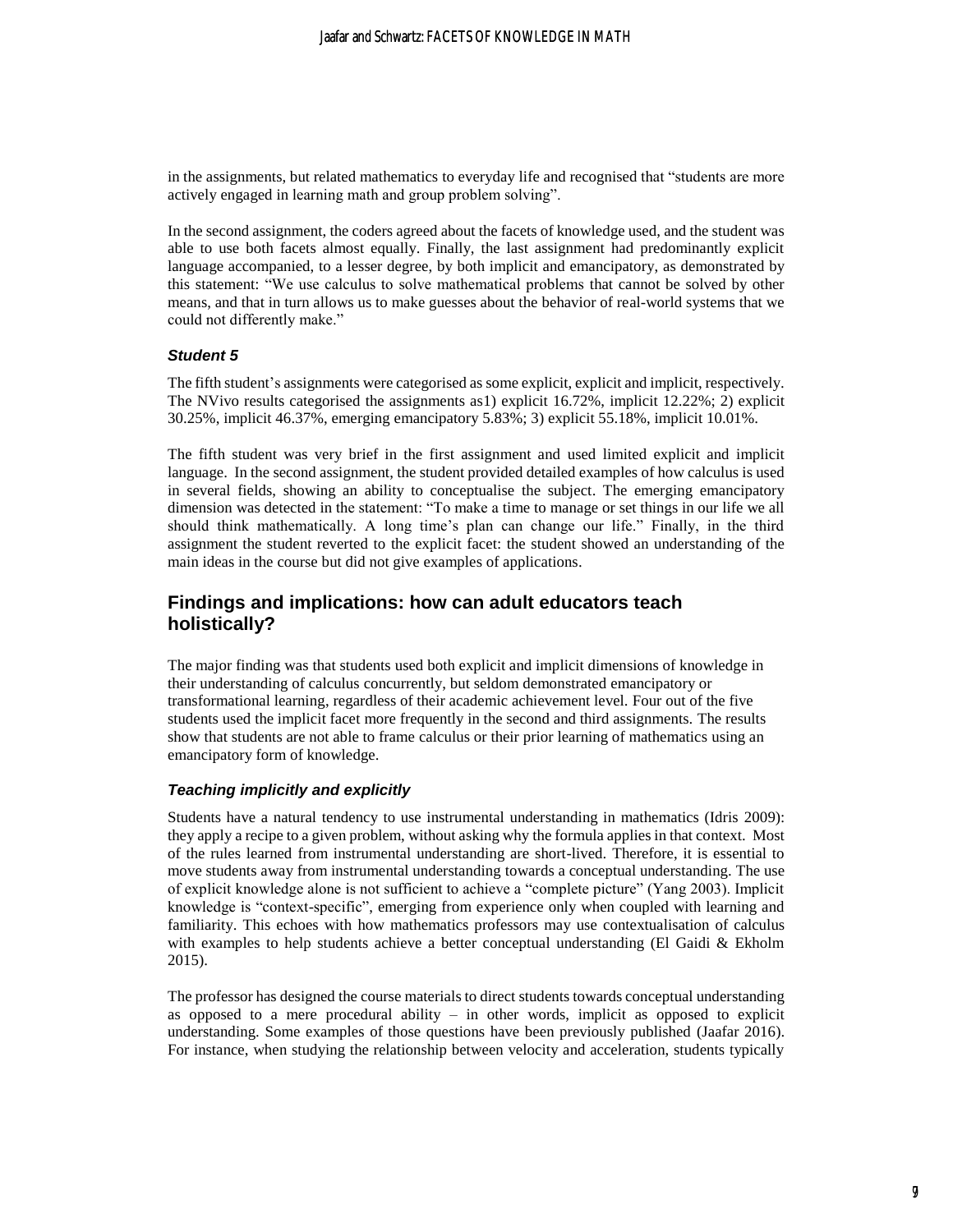learn that acceleration at time t is the instantaneous rate of change of the velocity. Students are asked in class whether it is possible for an object to have zero velocity, but a non-zero acceleration. The instructor refrained from giving any answer but encouraged students to discuss in pairs whether such a situation is plausible. One student finally explained to his/her peers that the scenario is possible with an object thrown upward.

Other classroom discussions required students to explain the difference between acceleration and speeding up. Students had to imagine situations and explain them in writing. When studying integrals, students encountered the challenge of differentiating between distance and displacement. They were given an example worked out by a student in a previous semester where the student obtained zero for distance travelled. Then students had to pinpoint the conceptual misunderstanding and explain the difference between distance and displacement. In the same chapter, students also discussed the concept of integrals as accumulation, using it to calculate the amount by which certain physical quantities increase (such as temperature) over a certain time interval. Students were then encouraged to find an example using the same method but a different context. Students were able to see how this method could be generalised to calculate data transmission during certain time periods, and to calculate the increase in costs and population change or growth.

When studying applications of derivatives and how to find extreme values, students discussed how the shape of a can affects the cost of its manufacturing. Students then computed the values for the height and the radius of the can that minimised the cost. Then they discussed other factors that can produce different results, including the shape of human hands, and the shape of the food inside the can. Discussions of that kind could push students towards implicit forms of knowledge.

This is a cultural breakdown from students' earlier habits of memorising and applying formulas. This raises an important question: since value beliefs are known to be associated with mathematics achievement (Trautwein et al. 2012), the authors strongly feel that a conceptual approach to calculus helps students develop a more pronounced implicit facet of knowledge, with the hope that the emancipatory aspect emerges at some point. This point is further validated by a study involving 303 calculus students taught by eight instructors using either a procedure-based or a concept-based instructional environment. The results showed that students taught using concept-based learning achieved better results than those taught using a procedure-based learning environment (Chappell & Killpatrick 2003). Thus, the concurrent use by students in this study of both explicit and implicit dimensions is encouraging. However, the study suggests that conceptual understanding cannot be assumed to trigger the transformative or emancipatory form of knowledge.

As a start, calculus instructors at a community college who are teaching predominantly adult learners who started from remedial math should focus on transforming their traditional teaching of few key concepts. This is a start to help students relate their knowledge of calculus to the outside world, and to make connections between their knowledge of the outside world and the mathematical knowledge achieved in class. This is particularly important for adult learners: as Jameson and Fusco (2014) argue, "Mastery experiences in the classroom should be related to other fields of study…." This can also provide evidence of students' learning because "learning occurs as learners relate concepts descriptive of the new knowledge to previous knowledge within their cognitive structure" (Yang 2003). For example, instantaneous velocity is often explained as the slope of the tangent in a position-versus-time diagram. Students should instead be asked before class to bring values for their car speed and whether they drove over the speed limit (if not, they can imagine a scenario). In class, working in pairs, students can be asked what they would do if they spotted a police car, using those numbers to make a decision. From this point, the instructor could transition to the idea of average velocity. The instructor could them modify the scenario to include a police car that records the car's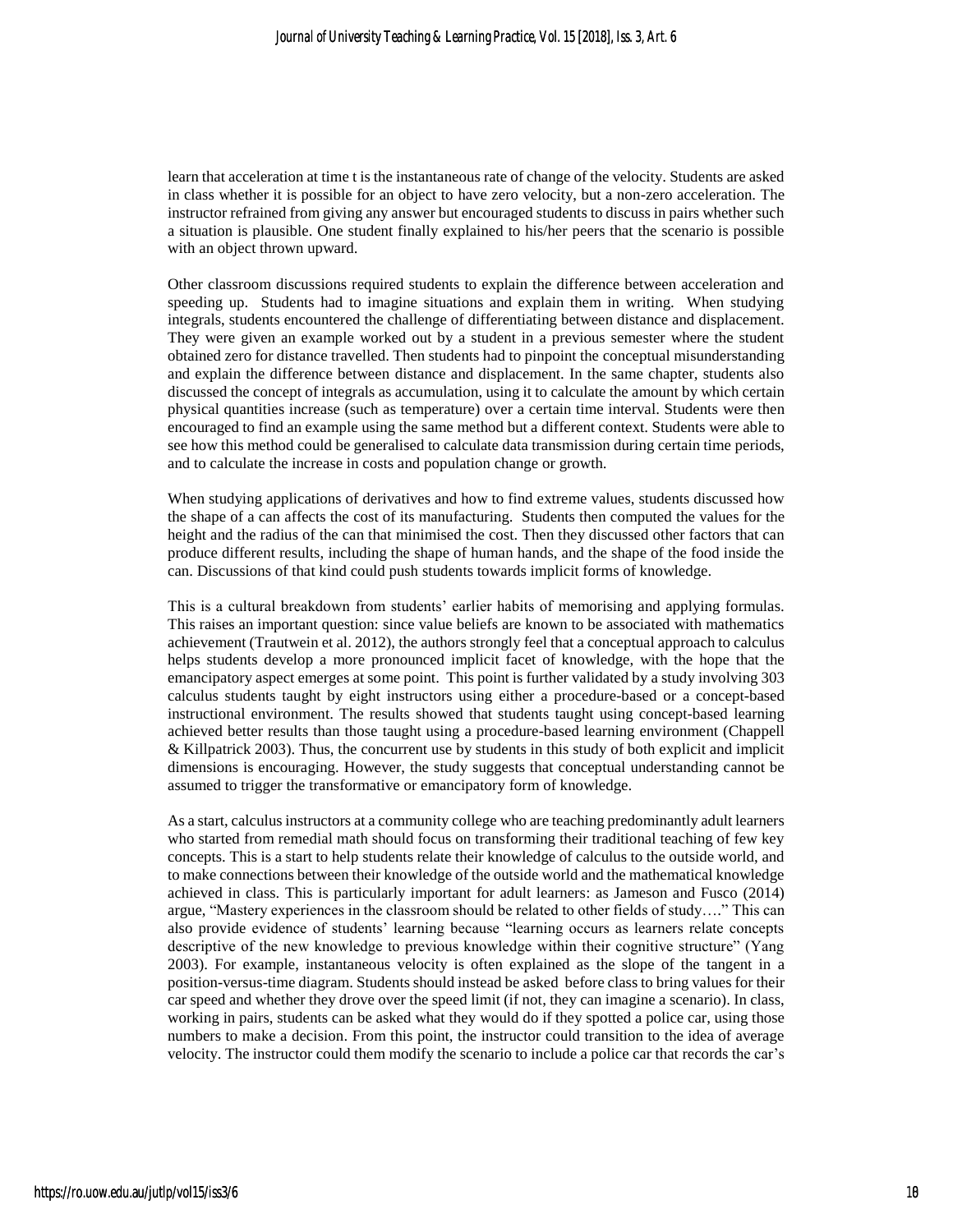velocity at a discrete time interval (e,g. five or 10 seconds). They could then transition into the idea of instantaneous velocity and how it relates to the limit.

Another example that lends itself to the use of both facets of knowledge is the Mean Value Theorem, which is usually introduced as (Stewart, 2014, p. 288):

Let f be a function that satisfies the following hypotheses:

1. *f* is continuous on the closed interval  $[a, b]$ .

2. *f* is continuous on the open interval  $(a, b)$ .

Then there is a number  $c$  in  $(a, b)$  such that

$$
f'(c) = \frac{f(b) - f(a)}{b - a}
$$

Or, equivalently  $f(b) - f(a) = f'(c)(b - a)$ 

Typically, the Mean Value Theorem is introduced, and students are later expected to use it in problems involving functions. Instead, the instructor could start by asking students to think about a distance they traveled in some particular time (e.g. 100 miles in two hours), then they could brainstorm possible values of the speedometer at different points in time. It is quite possible that a student would give 50 miles/hour. Students could then deduce that there is a number at which the instantaneous velocity is equal to the average velocity. This could be further reduced to the fact that the derivative gives information about the function itself. Finally, the formal definition could be introduced.

These examples illustrate a starting point, but instructors could also survey their students and determine their fields of study (for example, whether it is engineering or business majors) to design examples that could help their students transform their knowledge on maths.

#### *Teaching to emancipation or transformation*

As mentioned previously, Andersson, Valero and Meaney's (2015) work begins to examine mathematical argumentation and the use of mathematical thinking in reflection and problem-solving related to social justice for marginalised groups and in a variety of societal and historical contexts (2015). It considers the engagement of emotion, identity and agency in larger contexts toward transformational learning. This kind of emancipatory or transformational learning harks back to Paulo Freire and his literacy work in Brazil (1972). This pilot study begins to explore what teaching regarding social-justice issues might encompass and how. For example, when students study differential equations in other calculus courses, they often encounter problems involving a firstorder differential equation applied to an abstract problem about population growth. Such problems can be used in an emancipatory way to study population growth among inmates convicted of different crime categories. The data is publicly available ("Mass incarceration in America explained in 22 charts and maps" 2016), and those examples can be used to model and calculate rate of change in population (from 1994-2013) among those convicted of violent crimes, weapons-related crimes, immigration-related crimes and minor drug offenses at the federal level, for example. Students may also access the cost of mass incarceration and compare it with the cost of educating inmates (Education vs prison costs 2018).

Other problems may be open-ended, such as the rate at which the population of Germany has been changing. This could lead to questions such as how many refugees Germany should take to solve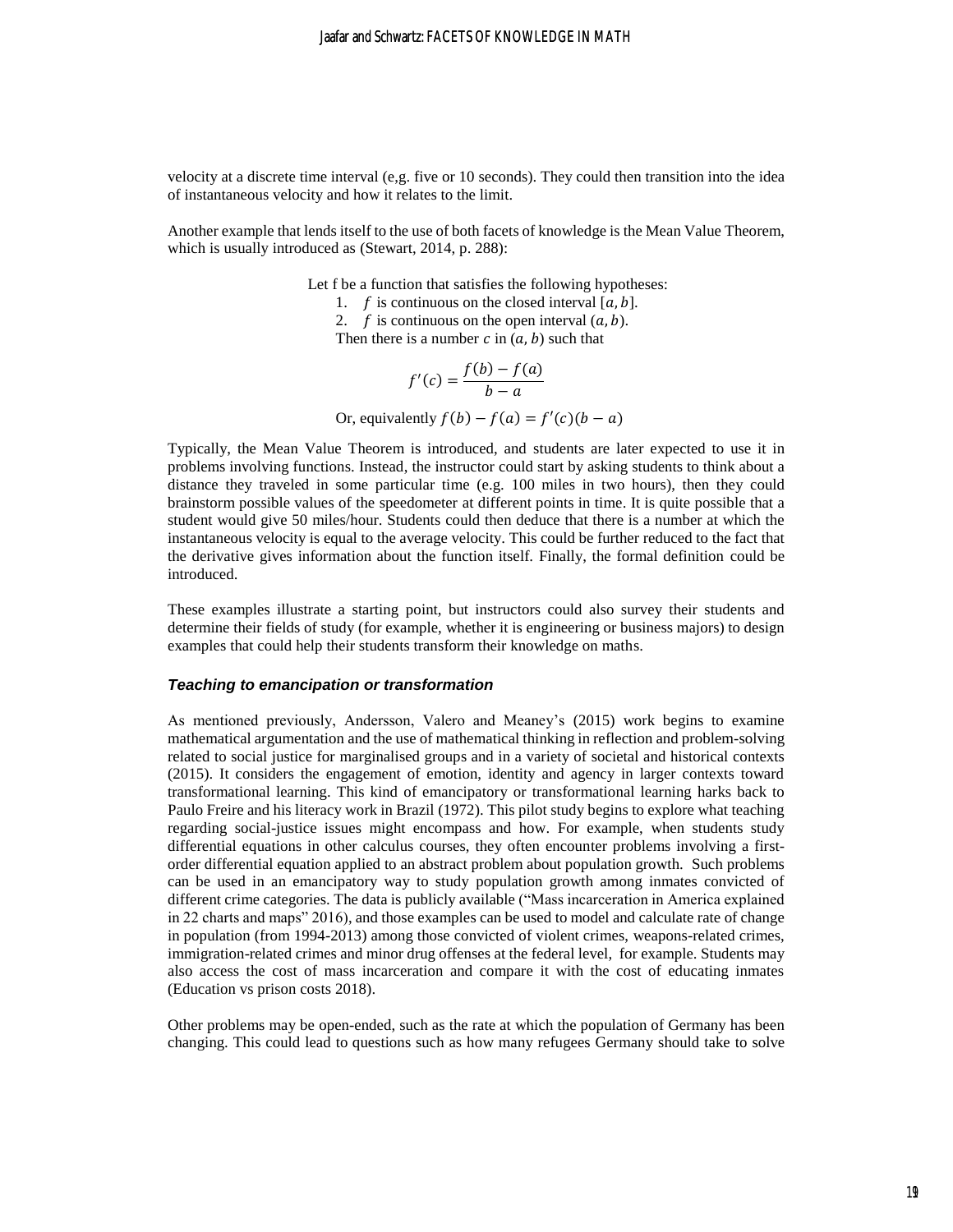the problems associated with an aging population (see, for example, DeSilver 2015). Immigration, climate change, inequality of education opportunity, income disparity, the cost of war – all have mathematical components that can engage students in conceptual processes as well as be tools for emancipatory maths engagement, which has the potential to engage the emotions, identity and intellect toward agency and action in the world. This study just begins to broach this kind of maths learning and instruction.

### **Implications for administrators**

In general, administrators at community colleges realise the need to support students in upper-level courses, given students' prior maths trajectory. The help of a teaching assistant or a resource centre to provide tutoring is essential. In the class taught by one of the authors, a peer tutor helped students outside of class. If this idea is expanded, problem-based instructions may be introduced in some topics, especially those related to social justice. Several textbooks provide such examples, which can be used without increasing faculty workload or altering the course syllabus (see, for example, the "How to Build a Better Roller Coaster" project for use when studying maxima and minima, Stewart 2014, p. 182).

Transformative learning is sometimes an individual endeavor, but educators and administrators can alter mathematics instruction and provide support services for adults to encourage critical and collective transformative or emancipatory learning (Johnson-Bailey 2012). For example, they can jointly brainstorm ideas on how maths instruction can teach in the service of social-justice goals and taught with emphasis upon an emancipatory agenda that supports long-emphasised aims of adult education. Learning communities at community colleges can build on this integration of maths with criminal-justice courses, human services or other subjects in a capstone setting where students can integrate their learning from different disciplines to help them achieve an emancipatory facet of knowledge. This may necessitate the design of professional-development seminars to provide support to ensure the initiative's success.

## **Conclusion and future directions**

This pilot study raises questions about the language of and approaches to mathematics instruction when teaching adults in relation to the conscious emphasis adult educators can place on various dimensions of mathematical knowledge. Mathematics instruction traditionally emphasises the explicit nature of the discipline; this approach does not consider the diverse background of students in the community-college classroom, and might therefore contribute to greater achievement gaps (Nelson 1996). Therefore, an approach is needed that tackles application, relevance and the value of maths to jobs, real-world activities, finance and financial literacy – the implicit dimension, as examined in this study. But beyond the need to teach to implicit learning, this pilot study raises the following question: What would a calculus or other adult-education mathematics class look like if emancipatory language and approaches were incorporated more intentionally? For example, how would calculus be conceptualised if taught within the context of global income inequality, carbon footprint, mass incarceration in America, global poverty, women in STEM, economics and immigration? How might mathematics instruction begin to look if the dimensions of personal and collective explicit, implicit and emancipatory dimensions were incorporated?

Future studies examining calculus instruction and holistic adult learning theory are planned beyond this pilot study, but early indications are that instructors' intentional teaching that incorporates the knowledge dimensions in course design, assignments and face-to-face instruction plays a role in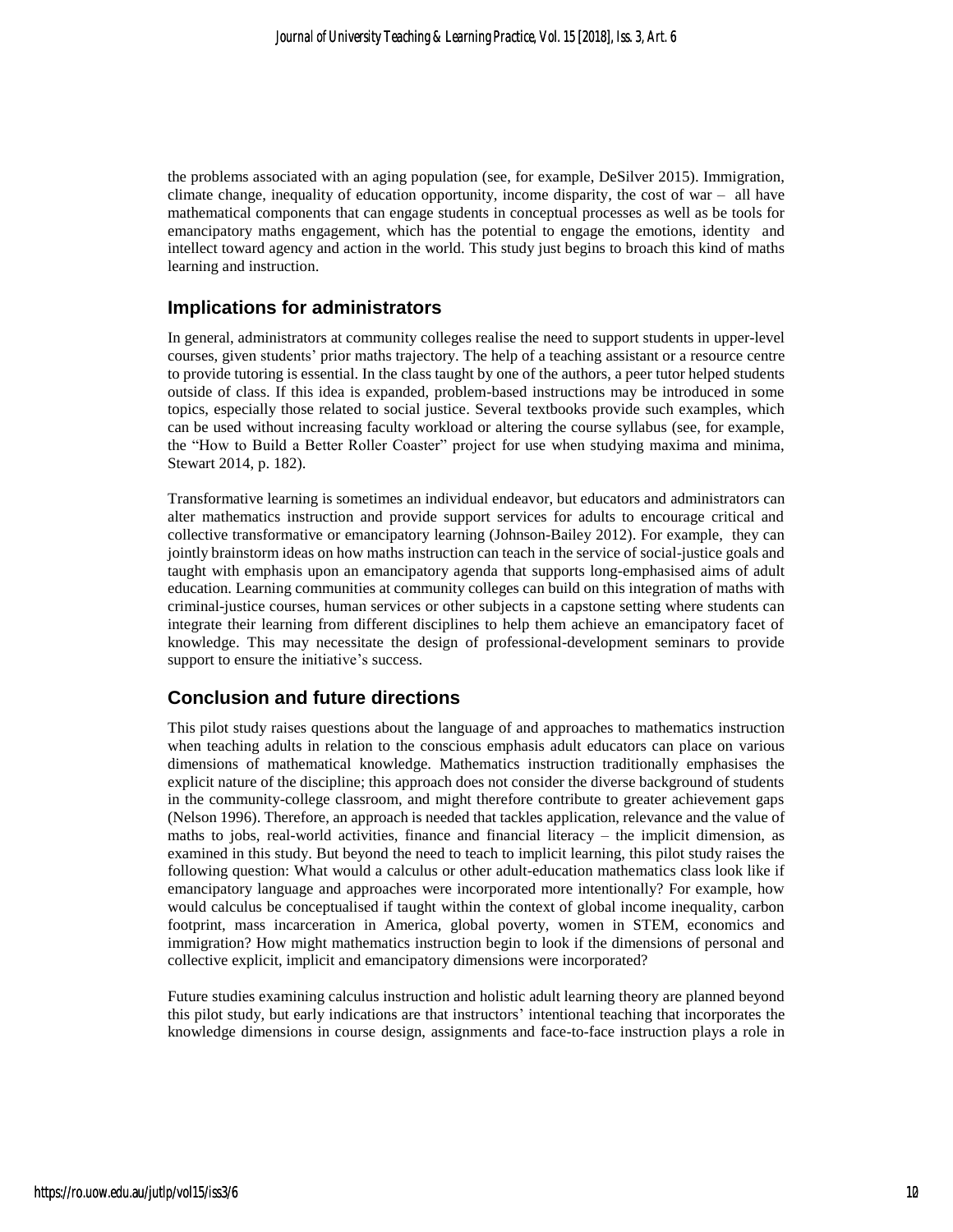whether or not all three knowledge dimensions – explicit, implicit and emancipatory – are operating in an interconnected way.

# **Appendix**

#### *Written Assignment 1*

- 1. Of what value is calculus for your life right now (not for a career, job, GPA, etc.)
- 2. What does it mean to you to conceptualize mathematics?
- 3. What is a mathematics concept?
- 4. For those of you who speak a second or third (fourth) language, is learning calculus anything like that?
- 5. How do you see yourself applying calculus to your life?
- 6. How is calculus meaningful to you?

#### *Written Assignment 2*

- 1. Give concrete, specific examples of how math is used in your life.
- 2. Define what calculus is about.
- 3. How does the teaching of mathematics in your country of origin differ from what you are experiencing in your classrooms in America?
- 4. Do you see the world mathematically? If so, how? Be specific.

#### *Written Assignment 3*

The goal of this assignment is to write a two-page summary of your calculus course, explaining the historical development of the course. You are also expected to spell out the value of the course and its relevance academically and to everyday life, as well as advice on study habits.

As the semester comes to an end, you have a good sense of what calculus is about. Imagine you meet John, who is currently taking a pre-calculus class. John is excited about taking calculus and wants to know what calculus is about. You want to impress John by explaining to him in brief the two branches of calculus and the relationship between them.

Write a two-page essay (1,000 to 2,000 words), TYPED, summarising each branch of calculus, and explaining the relationship between the two branches. You must also give a historical background of the subject and cite the fight between Leibniz and Newton.

In your letter, you must also explain to John the value of calculus to his life and how he might apply it in the future in an academic or non-academic context. How is it relevant to his everyday life? How would you instruct him to prepare, make a study plan and approach the concepts in calculus? (Illustrate by explaining a concept/theorem that is observed in everyday life and that you have seen in the course.)

### **References**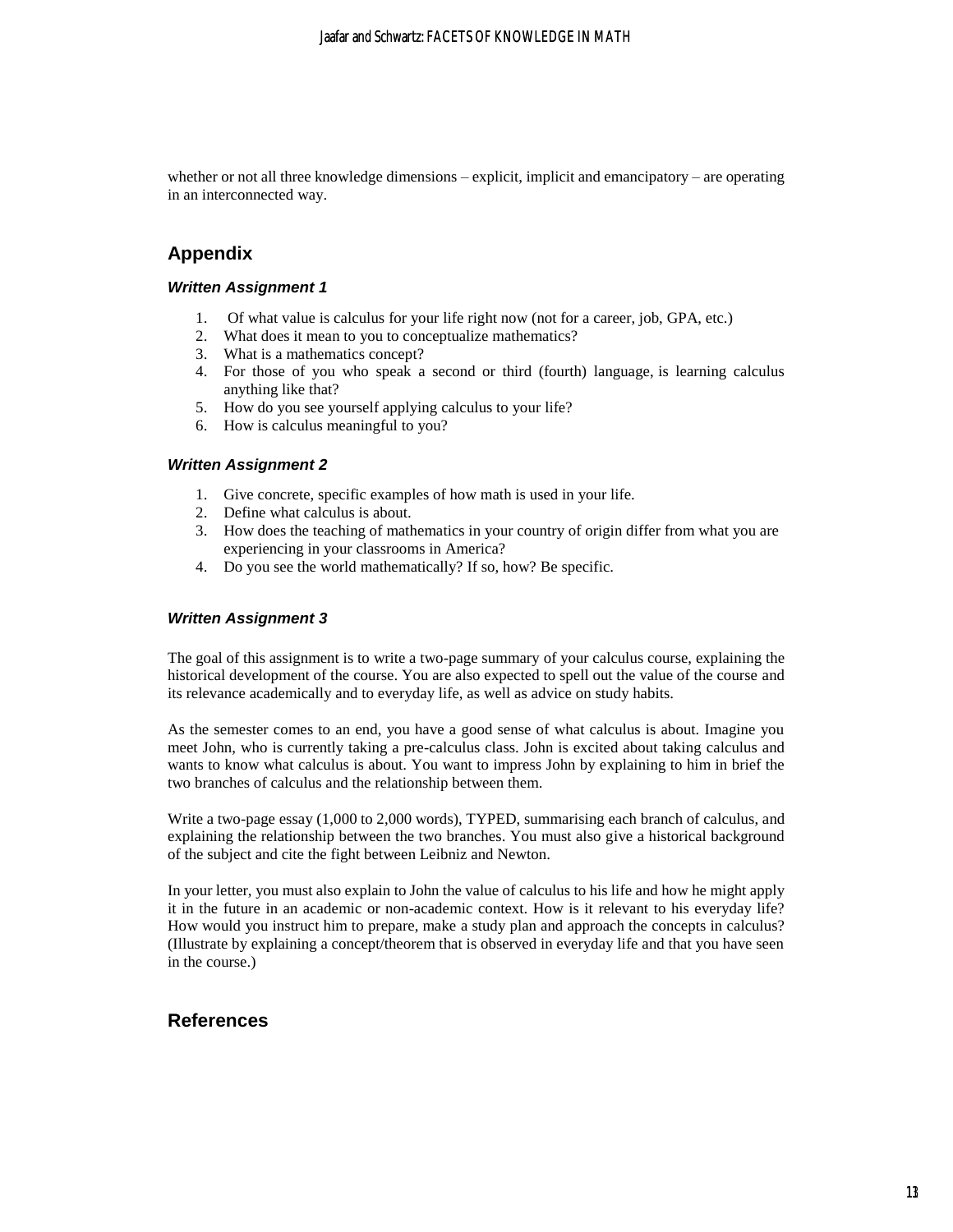- Allen, K 2011, 'Mathematics as Thinking. A Response to "Democracy and School Math"', *Democracy and Education,* vol. 19, no. 2, pp. 1-7.
- Allen, N 1992, A Study of Metacognitive Skills as Influenced by Expressive Writing in College Introductory Algebra Classes, Doctoral dissertation, Louisiana State University. *Dissertation Abstracts International,* vol. 53, no. 432A.
- Andersson, A, Valero, P & Meaney, T 2015, "I am [not] always a maths hater": Shifting students' identity narratives in context, *Educational Studies in Mathematics*, vol. 90, no. 2, pp. 143- 161.
- Ashcraft, M 2002, 'Math Anxiety: Personal, educational, and cognitive consequences', *Current*

*Directions in Psychological Science*, vol. 11, no. 5, pp. 181-185.

- Baloglu, M & Zelhart, P 2007, 'Psychometric properties of the revised mathematics anxiety rating scale', *Psychological Review,* vol. 57, no. 4, pp. 593-611.
- Bessant, K 1995, 'Factors associated with types of mathematics anxiety in college students',

*Journal for Research in Mathematics Education*, vol. 26, no. 2, pp. 327-345.

- Borasi, R, & Rose, B 1989, 'Journal Writing and Mathematics Instruction', *Educational Studies in Mathematics*, vol. 20, no. 4, pp 347-365.
- Burton, L & Morgan, C 2000, 'Mathematicians Writing', *Journal for Research in Mathematics Education*, vol. 31, no. 4, pp. 420-453.
- Campbell, J, Quincy, C, Osserman, J & Pedersen, O 2013, 'Coding In-depth Semistructured Interviews: Problems of Unitization and Intercoder Reliability and Agreement', *Sociological Methods & Research,* vol. 42, no. 3, pp. 294-320.
- Chappell, K, & Killpatrick, K 2003, 'Effects of Concept-Based Instruction on Students' Conceptual Understanding and Procedural Knowledge of Calculus, '*PRIMUS: Problems, Resources, and Issues in Mathematics Undergraduate Studies*, vol. 13, no. 1, pp. 17-37.
- Countryman, J 1992, *Writing to Learn Mathematics: Strategies that Work*, Heinemann, Portsmouth, NH.
- Cullinane, M 2011, 'Helping Mathematics Students Survive the Post-Calculus Transition*', PRIMUS: Problems, Resources, and Issues in Mathematics Undergraduate Studies,*
- Vol. 21, no. 8, pp. 669-684.
- Denzin, NK 1978, *Sociological Methods: A Sourcebook,* McGraw-Hill, New York.
- DeSilver, D 2015*, Refugee surge brings youth to an aging Europe.* Pew Research Center, viewed 2 June 2018 at [http://www.pewresearch.org/fact-tank/2015/10/08/refugee-surge-brings](http://www.pewresearch.org/fact-tank/2015/10/08/refugee-surge-brings-youth-to-an-aging-europe/)[youth-to-an-aging-europe/.](http://www.pewresearch.org/fact-tank/2015/10/08/refugee-surge-brings-youth-to-an-aging-europe/)
- Eccles, J, Adler, T, Futterman, R, Goff, S, Kaczala, C, Meece, J & Midgley, C 1983, 'Expectancies, values, and academic behaviors'. In Spence, J T (ed.), *Achievement and achievement motives: Psychological and sociological approaches.* W. H. Freeman, San Francisco, pp. 75-145.CNN Money 2018. *Education vs prison costs.* Viewed 2 June 2018, http://money.cnn.com/infographic/economy/education-vs-prison-costs.
- El Gaidi, K & Ekholm, T 2015. Contextualizing Calculus with Everyday Examples to Enhance Conceptual Learning. *2015 ASEE Annual Conference and Exposition Proceedings*.
- Freire, P 1972. *Pedagogy of the oppressed*. Herder and Herder, New York.
- Gaspard, H, Dicke, A, Flunger, B, Schreier, B, Häfner, I, Trautwein, U, & Nagengast, B 2015. More value through greater differentiation: Gender differences in value beliefs about math. *Journal of Educational Psychology*, vol. 107. no. 3, pp. 663-677.
- Habermas, J 1971, *Knowledge and human interests.* Beacon, Boston.
- Habermas, J 1984, *The theory of communicative action.* Beacon, Boston.
- Hsiu-Fang, H & Shannon, S 2005, 'Three approaches to qualitative content analysis', *Qualitative Health Research*, vol. 15, no. 9, pp. 1277-1288.

Hiebert, J & Lefevre, P 1986, 'Conceptual and procedural knowledge in mathematics: An